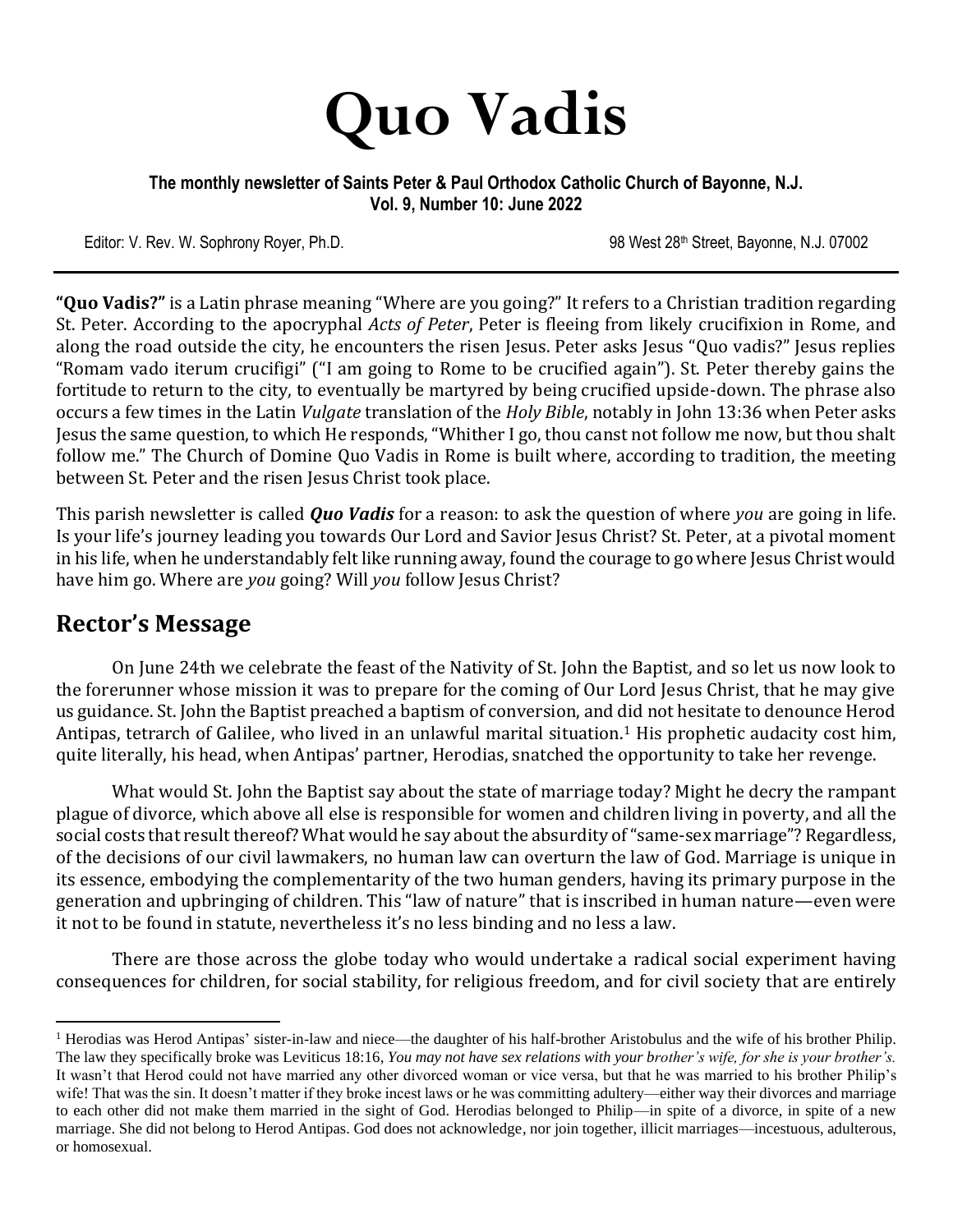unknown. The institution of marriage exists to secure, protect, and promote the union of a man and a woman, not just for the sake of the man and the woman themselves, but also for the children that may issue from their union. Marriage concerns not only adults—it concerns families, and families concern children. Children need a stable environment in which to grow and mature. A healthy family founded on the traditional definition, and indissolubility, of marriage promotes just this environment. Marriage is the nucleus of the family, and the family is the means by which society sustains itself and grows.

To be clear, defending the traditional definition of marriage is also about defending the rights of children and their best interests. Children are entitled to the best possible circumstances in which to be raised. Numerous studies have demonstrated that the best possible circumstance is a family consisting of a mother and a father in a continuous and stable relationship—the *only* relationship that can produce a child and protect that child's right to know its mother and father. In focusing too much on adults living as they so choose, have we not risked forgetting about society's most vulnerable members, the children? Is it not possible that children raised by same-sex couples may lack the role models, in their own household, of how to be wives and mothers, and husbands and fathers; that they are missing the opportunity to witness firsthand how men and women live a married life together?

Marriage between a male and a female must hold priority of place for the upbringing of children and must be maintained in order to safeguard the rights and best interests of children. It is interesting to note that France's National Assembly undertook a thorough study of "same-sex marriage" and published its report in January 2006. The French commission included in its study the impact of "same-sex marriage" on children, and found that the best interest of the child must supersede the freedoms of the adult, including parents' lifestyle choices. At the time, in order to protect the rights of children, France's National Assembly chose to support the traditional definition of marriage. And yet the unfortunate fact is that on May 18, 2013, a mere seven years later, it reversed itself and legalized "same-sex marriage," thus making France the thirteenth country worldwide to allow same-sex couples to marry. Today, twenty-four countries, including the United States, have enacted national laws allowing "same-sex marriage."

The Church teaches, without change, that marriage is a covenant in which husband and wife express their mutual love and join with God in the creation of new human persons destined for eternal life. The primary purpose of marriage between a man and a woman is procreation, that of bringing new life into the world. It is through marriage that the children of that union are best nurtured. The intimate community of life and love which constitutes the married state has been established by the Creator and endowed by Him with its own proper laws; God Himself is the author of marriage! And if God Himself is truly the author of marriage, then let us give a good account of ourselves when we stand before Him, as we must all stand before Him. Let us protect the sanctity, and the indissolubility, of marriage as the lifelong union of a man and a woman, whose community of love is blessed by God. May Almighty God, the protector of all families, guide us in defending the sacrament of holy matrimony as the union between a man and a woman, and let us ask this in the name of Our Lord Jesus Christ.

## **Excerpt from the Church Fathers**

*"That there are, however, two Gods or two Lords, is a statement which at no time proceeds out of our mouth: not as if it were untrue that the Father is God, and the Son is God, and the Holy Spirit is God, and each is God; but because in earlier times Two were actually spoken of as God, and two as Lord, that when Christ should come He might be both acknowledged as God and designated as Lord, being the Son of Him who is both God and Lord. … Besides, if, from that perfect knowledge which assures us that the title of God and Lord is suitable both to the Father, and to the Son, and to the Holy Spirit …"*

— Tertullian (c. 155 – c. 220), Against Praxeas, XIII.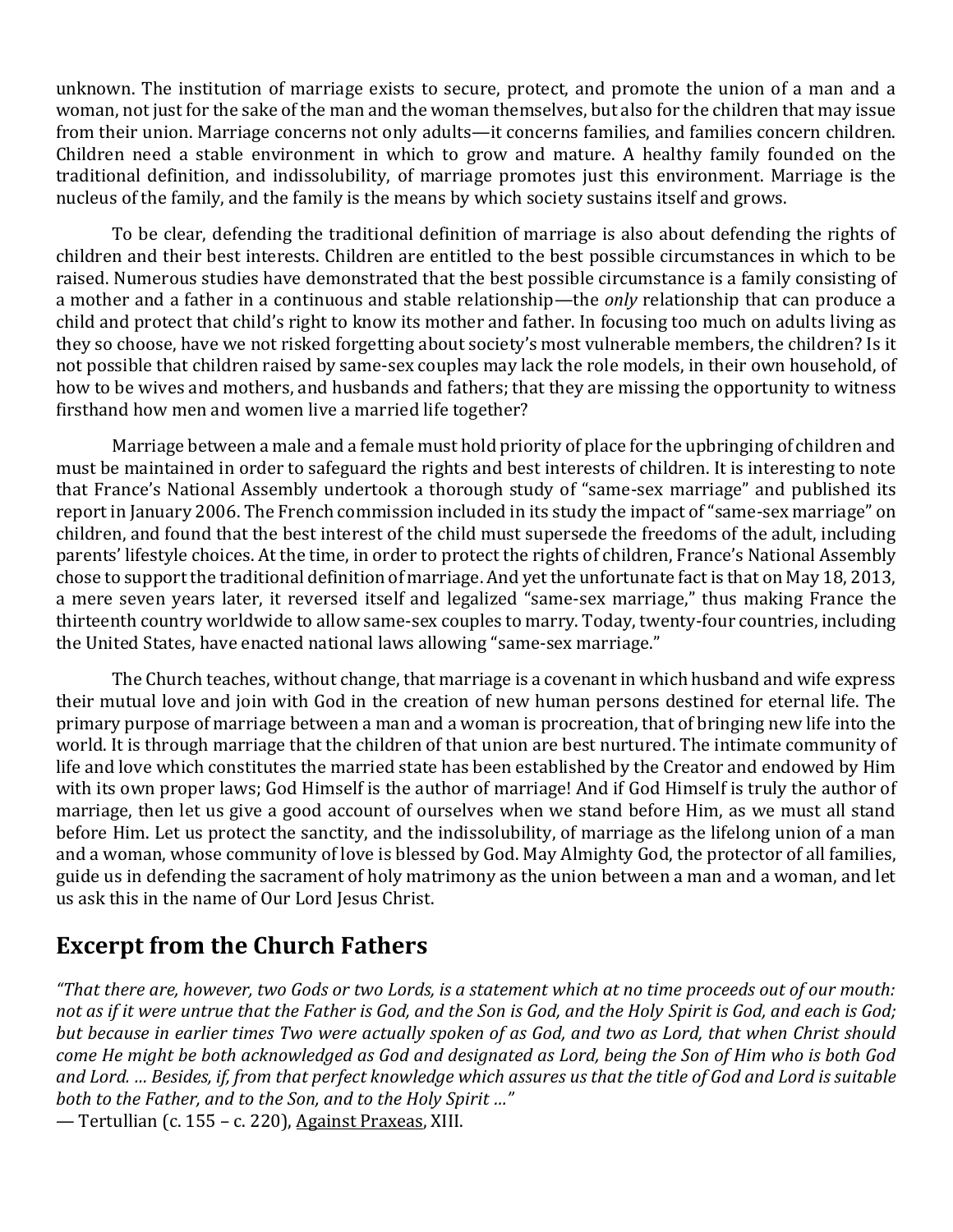# **Lives of the Saints**

#### *Hieromartyr Boniface, Archbishop of Mainz, "Enlightener of Germany" – commemorated on June 5th*

St. Boniface (c. 675 – June 5, 754) was an Anglo-Saxon born in Crediton, Devonshire, England. His name at birth was Winfrid. According to the *vitae* written by St. Willibald and others, Winfrid was of a respected and prosperous family. Against his father's wishes he devoted himself at an early age to the monastic life. He received further theological training in the Benedictine monastery and minster of Nursling, not far from Winchester, which under the direction of Abbot Winbert had grown into an important center of learning in the tradition of St. Aldhelm.<sup>2</sup> Winfrid taught in the abbey school and at the age of 30 became a priest; in this time, he wrote a Latin grammar, the *Ars Grammatica*, besides a treatise on verse and some Aldhelm-inspired riddles. While little is known about Nursling outside of Boniface's *vitae*, it seems clear that the library there was significant. To supply Boniface with the materials he needed, it would have contained works by Donatus, Priscian, Isidore, and many others. Around 716, when his abbot, Wynberth of Nursling died, he was invited to assume his position—it is possible that they were related, and the practice of hereditary right among the early Anglo-Saxons would affirm this. Winfrid, however, declined the position and in 716 set out on a missionary expedition to Frisia.<sup>3</sup>

St. Boniface first left for the continent in 716. He traveled to Utrecht, where St. Willibrord, the "Apostle to the Frisians," had been working since the 690s. He spent a year with St. Willibrord, preaching in the countryside, but their efforts were frustrated by the war then being carried on between Charles Martel and Radbod, King of the Frisians. St. Willibrord fled to the abbey he had founded in Echternach (in modern-day Luxembourg) while Boniface returned to Nursling. St. Boniface returned to the continent the next year and went straight to Rome, where Pope Gregory II renamed him "Boniface," after the fourthcentury Martyr Boniface of Tarsus, and appointed him missionary bishop for Germania—he became a bishop without a diocese for an area that lacked any church organization. He would never return to England, though he remained in correspondence with his countrymen and kinfolk throughout his life.

According to the *vitae*, St. Boniface felled the Donar Oak, Latinized by St. Willibald as "Jupiter's Oak," near the present-day town of Fritzlar in northern Hesse. According to his early biographer St. Willibald, St. Boniface started to chop the oak down, when suddenly a great wind, as if by miracle, blew the ancient oak over. When the gods did not strike him down, the people were amazed and converted to Christianity. He built a chapel dedicated to St. Peter from its wood at the site—the chapel was the beginning of the monastery in Fritzlar. This account from the *vita* is stylized to portray St. Boniface as a singular character who alone acts to root out paganism. Lutz von According to St. Willibald, St. Boniface later had a church with an attached monastery built in Fritzlar, on the site of the previously built chapel, according to tradition.

The support of the Frankish "mayors of the palace," and later the early Pippinid and Carolingian rulers, was essential for St. Boniface's work. St. Boniface had been under the protection of Charles Martel from 723 onwards. The Christian Frankish leaders desired to defeat their rival power, the pagan Saxons, and to incorporate the Saxon lands into their own growing empire. Boniface's campaign of destruction of indigenous Germanic pagan sites may have benefited the Franks in their campaign against the Saxons. In 732, St. Boniface traveled again to Rome to report, and Pope Gregory III conferred upon him the pallium as archbishop with jurisdiction over what is now Germany. Boniface again set out for the German lands and continued his mission, but also used his authority to work on the relations between the papacy and the

 $2 S$ t. Aldhelm (c. 639 – 709) was Abbot of Malmesbury Abbey and Bishop of Sherborne, and a writer and scholar of Latin poetry. His feast day is May 25.

<sup>&</sup>lt;sup>3</sup> Stretching along the Wadden Sea, Frisia encompasses the north of the Netherlands and parts of northwestern Germany.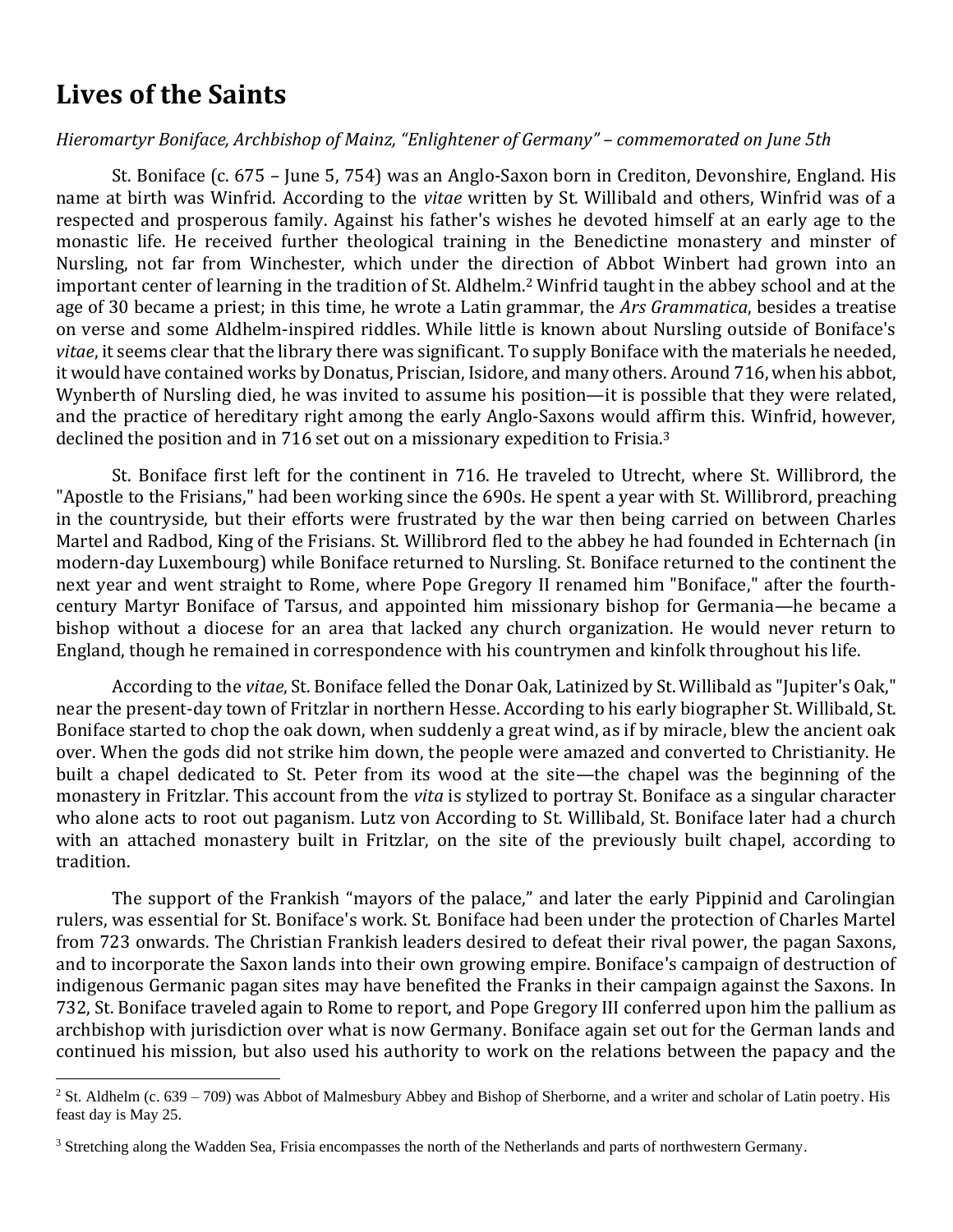Frankish Church. Rome wanted more control over that church, which it felt was much too independent and which, in the eyes of St. Boniface, was subject to worldly corruption. Charles Martel, after having defeated the Moors during the Battle of Tours in732, had rewarded many churches and monasteries with lands, but typically his supporters who held church offices were allowed to benefit from those possessions. St. Boniface would have to wait until the 740s before he could try to address this situation, in which Frankish church officials were essentially sinecures, and the church itself paid little heed to Rome. During his third visit to Rome in 737–38, he was made papal legate for Germany.

After St. Boniface's third trip to Rome, Charles Martel established four dioceses in Bavaria (Salzburg, Regensburg, Freising, and Passau) and gave them to St. Boniface as archbishop and metropolitan over all Germany east of the Rhine. In 745, he was granted Mainz as metropolitan see (which remains the primatial see in Germany up to the present day). In 742, one of his disciples, Sturm founded the abbey of Fulda not far from St. Boniface's earlier missionary outpost at Fritzlar. Although Sturm was the founding abbot of Fulda, St Boniface was very involved in the foundation. The initial grant for the abbey was signed by Carloman, the son of Charles Martel, and a supporter of St. Boniface's reform efforts in the Frankish Church. Boniface himself explained to his old friend, Daniel of Winchester, that without the protection of Charles Martel he could "neither administer his church, defend his clergy, nor prevent idolatry."

According to German historian Gunther Wolf, the high point of St. Boniface's career was the Concilium Germanicum, organized by King Carloman in April 743. Although St. Boniface was not able to safeguard the church from property seizures by the local nobility, he did achieve one goal, the adoption of stricter guidelines for the Frankish clergy, who often hailed directly from the nobility. After Carloman's abdication in 747 he maintained an at times turbulent relationship with the king of the Franks, Pepin "the Short." However, St. Boniface balanced this support and attempted to maintain some independence by attaining the support of the papacy and of the Agilolfing rulers of Bavaria. In Frankish, Hessian, and Thuringian territory, he established the dioceses of Würzburg and Erfurt. By appointing his own followers as bishops, he was able to retain some independence from the Carolingians, who most likely were content to give him leeway as long as Christianity was imposed on the Saxons and other Germanic tribes.

According to the *vitae*, St. Boniface had never relinquished his hope of converting the Frisians, and in 754 he set out with a retinue for Frisia. He baptized a great number and summoned a general meeting for confirmation at a place not far from Dokkum, between Franeker and Groningen. Instead of his converts, however, a group of armed robbers appeared who slew the aged archbishop. The *vitae* mention that Boniface persuaded his armed comrades to lay down their arms: "Cease fighting. Lay down your arms, for we are told in Scripture not to render evil for evil but to overcome evil by good."

Having killed St. Boniface and his company, the Frisian bandits ransacked their possessions but found that the company's luggage did not contain the riches they had hoped for: "they broke open the chests . . . and found, to their dismay, that they held manuscripts instead of gold vessels, pages of sacred texts instead of silver plates." They attempted to destroy these books, the earliest vita already says, and this account underlies the status of the *Ragyndrudis Codex*, now held as a Bonifacian relic in Fulda, and supposedly one of three books found on the field by the Christians who inspected it afterward. Of those three books, the *Ragyndrudis Codex* shows incisions that could have been made by sword or axe; its story appears confirmed in the Utrecht hagiography, the *Vita altera*, which reports that an eyewitness saw that the saint at the moment of death held up a gospel as spiritual protection. The story was later repeated by Otloh's *vita*; at that time, the *Ragyndrudis Codex* seems to have been firmly connected to the martyrdom.

St. Boniface's remains were moved from the Frisian countryside to Utrecht, and then to Mainz, where sources contradict each other regarding the behavior of Lullus, St. Boniface's successor as archbishop of Mainz. According to Willibald's *vita*, Lullus allowed the body to be moved to Fulda, while the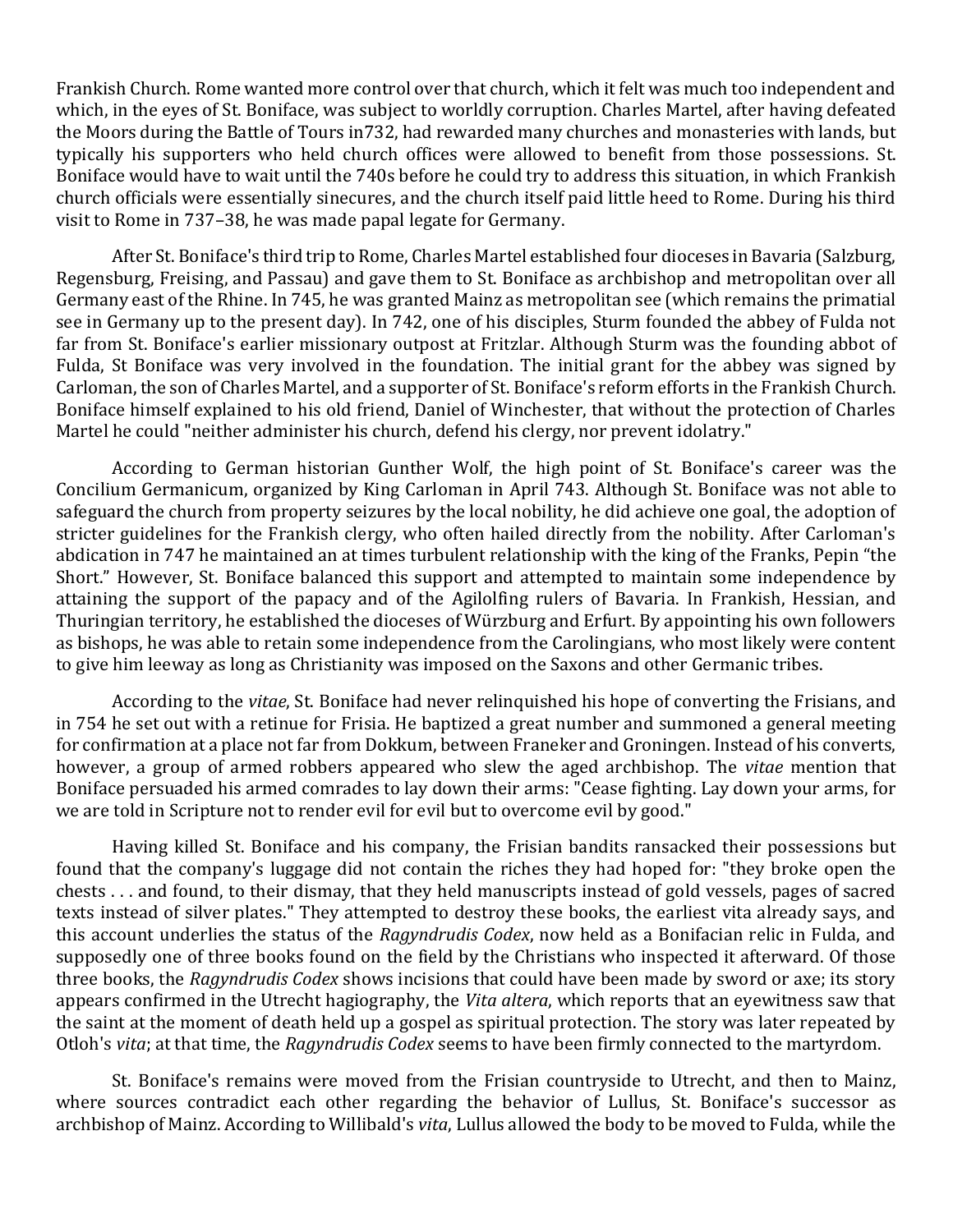later *Vita Sturmi*, a hagiography of Sturm by Eigil of Fulda, Lullus attempted to block the move and keep the body in Mainz. St. Boniface's remains were eventually buried in the abbey church of Fulda after resting for some time in Utrecht, and they are entombed within a shrine beneath the high altar of Fulda Cathedral, previously the abbey church. There is good reason to believe that the Gospel he held up was the *Codex Sangallensis*, which shows damage to the upper margin, which has been cut back as a form of repair.

Veneration of St. Boniface in Fulda began immediately after his death; his grave was equipped with a decorative tomb around ten years after his burial, and the grave and relics became the center of the abbey. Fulda monks prayed for newly elected abbots at the grave site before greeting them, and every Monday the saint was remembered in prayer, the monks prostrating themselves and reciting Psalm 50. After the abbey church was rebuilt to become the Ratgar Basilica (dedicated 791), St. Boniface's remains were translated to a new grave: since the church had been enlarged, his grave, originally in the west, was now in the middle; his relics were moved to a new apse in 819. From then on St. Boniface, as patron of the abbey, was regarded as both spiritual intercessor for the monks and legal owner of the abbey and its possessions, and all donations to the abbey were done in his name. He was honored on the date of his martyrdom, June 5th, with a mass written by Alcuin, and c. 1000 with a Mass dedicated to his appointment as bishop, on December 1st.

Willibald's *vita* describes how a visitor on horseback came to the site of the martyrdom, and a hoof of his horse got stuck in the mire. When it was pulled loose, a well sprang up. By the time of the *Vita altera Bonifatii* (9th century), there was a church on the site, and the well had become a "fountain of sweet water" used to sanctify people. The *Vita Liudgeri*, a hagiographical account of the work of Ludger, describes how Ludger himself had built the church, sharing duties with two other priests. According to James Palmer, the well was of great importance since the saint's body was hundreds of miles away; the physicality of the well allowed for an ongoing connection with the saint.

St. Boniface's feast day is celebrated on June 5th in the Roman Catholic Church, the Lutheran Church, the Anglican Communion and the Eastern Orthodox Church. A famous statue of St. Boniface stands on the grounds of Mainz Cathedral, seat of the archbishop of Mainz. A more modern rendition stands facing St. Peter's Church of Fritzlar. The U.K. National Shrine is located at the Catholic church at Crediton, Devonshire, which has a bas-relief of the felling of Thor's Oak, by sculptor Kenneth Carter. The sculpture was unveiled by Princess Margaret in his native Crediton, located in Newcombes Meadow Park. There is also a series of paintings there by Timothy Moore. There are quite a few churches dedicated to St. Boniface in the United Kingdom: Bunbury, Cheshire; Chandler's Ford and Southampton, Hampshire; Adler Street, London; Papa Westray, Orkney; St Budeaux, Plymouth (now demolished); Bonchurch, Isle of Wight; and Cullompton, Devonshire. Bishop George Errington founded St. Boniface's Catholic College, Plymouth in 1856. The school celebrates St. Boniface on June 5th each year.

In 1818, Father Norbert Provencher founded a mission on the east bank of the Red River in what was then Rupert's Land, building a log church and naming it after St. Boniface. The log church was consecrated as Saint Boniface Cathedral after Provencher was himself consecrated as a bishop and the diocese was formed. The community that grew around the cathedral eventually became the city of Saint-Boniface, which merged into the city of Winnipeg in 1971. In 1844, four Grey Nuns arrived by canoe in Manitoba, and in 1871, built Western Canada's first hospital: St. Boniface Hospital, where the Assiniboine and Red Rivers meet. Today, Saint-Boniface is regarded as Winnipeg's main French-speaking district and the center of the Franco-Manitoban community, and St. Boniface Hospital is the second-largest hospital in Manitoba. St. Boniface is remembered in the Church of England with a Lesser Festival on June 1st.

Some traditions credit St. Boniface with the invention of the Christmas tree. The *vitae* mention nothing of the sort. However, it is mentioned on a BBC-Devon website and in a number of educational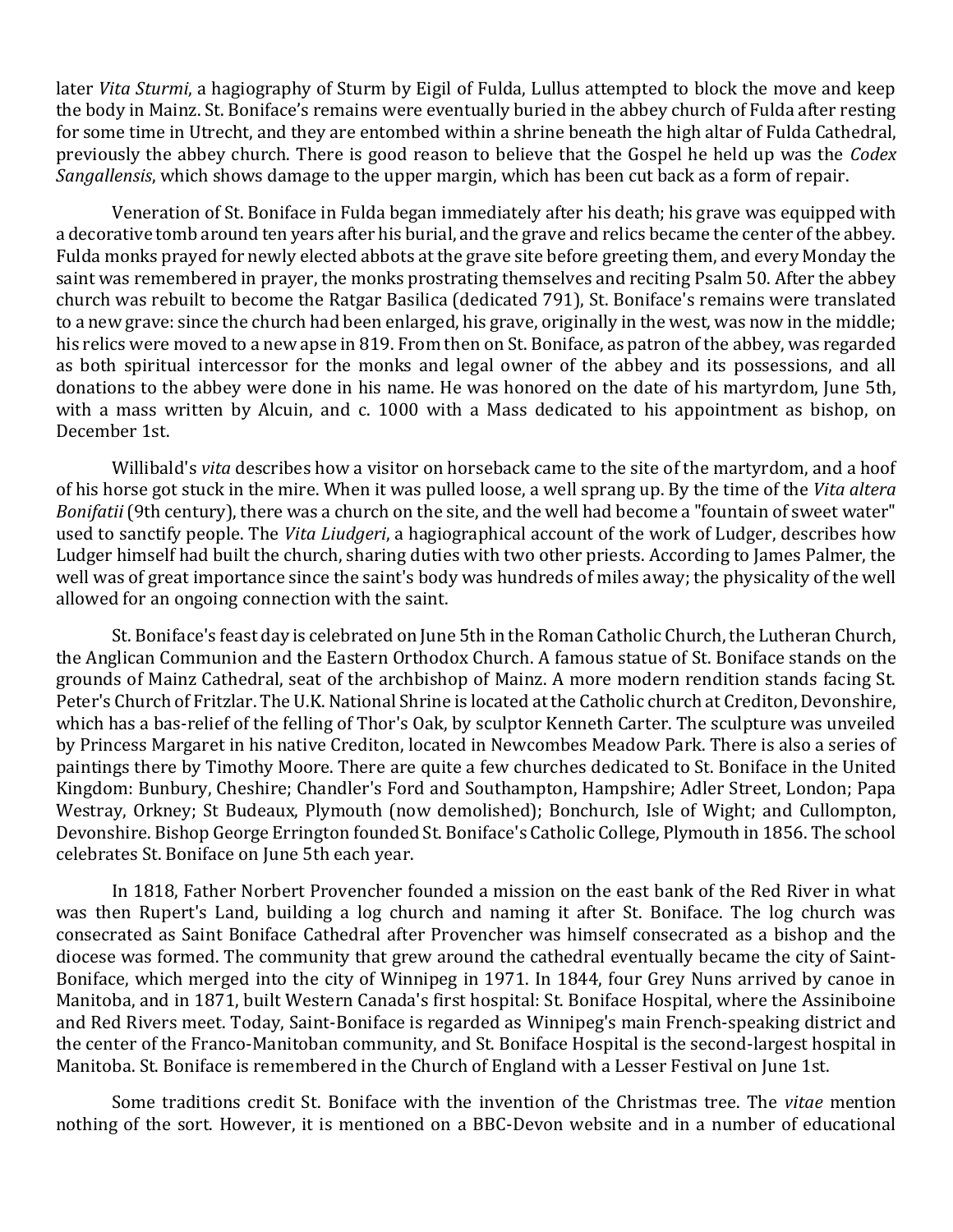books, including *St. Boniface and the Little Fir Tree*, *The Brightest Star of All: Christmas Stories for the Family*, *The American Normal Readers*, and a short story by Henry van Dyke, "The First Christmas Tree." Surviving writings of St. Boniface include correspondence, sermons, poetry, and the *Ars Bonifacii*, a grammatical treatise presumably for his students in Nursling.

# **Modern Theological Classics**

### The Attributed Works of St. Clement of Rome

### **1. THE SO-CALLED SECOND EPISTLE OF CLEMENT ITS FEATURES AND CONTENTS**

1. It concentrates on repentance as the way of the kingdom. [As long as we are upon earth, let us practice repentance, for we are as clay in the hand of the artificer.] 8:1.

2. The practical faith through obedience to the commandments and despising the temporary lusts, for the sake of eternal life. [While we have an opportunity of being healed, let us yield ourselves to God Who heals us, and give to Him a recompense. Of what sort? Repentance out of a sincere heart!] 9:7, 8.

3. The church in her essence is the new life in Christ. She was created before the world, spiritual, and invisible. She became the body of Christ, and the mother of the believers. Our body is the image of the church, the body of Christ, he who corrupts the image will never partake of the original. [Where, brethren, if we do the will of God our Father, we shall be of the first Church, that is, spiritual, that has been created before the sun and moon...] 14

4. Baptism is called the "Seal" (*Sphragis*), must be preserved [7:6].

5. The power of prayer: [Prayer out of a good conscience delivers from death.] 16:4.

6. Thinking highly of Christ: The writer opens this homily by declaring the necessity of thinking of our salvation, our Savior, and witnessing to Him. [How great are the benefits which we owe Him! He has graciously given us light, as a Father, He has called us sons; He has saved us when we were ready to perish... Involved in blindness, and with such darkness before our eyes, we have received sight, and through His will have laid aside that cloud by which we were enveloped.] 1. [Wherefore, brethren, let us confess Him by our works, by loving one another, and not by avaricious.] 4.

7. Hope in eternity: [Wherefore, leaving willingly our sojourn in this present world, let us do the will of Him that called us, and not fear to depart out of this world.] 5:1. [Let us expect, hour by hour, the kingdom of God in love and righteousness, since we do not know the day of the appearance of God.] 12:1.

### **2. TWO LETTERS ON VIRGINITY**

Wetsein attempted to prove their ascribe to St. Clement, as many Catholic scholars did the same, but the majority of the Protestant scholars rejected this for the following reasons: 1. It was not mentioned by Eusebius. 2. Their ascetic attitude is in harmony with that of the first half of the third century. 3. The two letters differ from the genuine one of St. Clement in the mode of quoting from the New Testament. Also, quotations from the Old Testament are very little compared with those of the genuine one.

### **THEIR FEATURES AND CONTENTS**

1. It seems that these letters constitute a single work, which in course of time came to be divided.

2. The author begins his first letter with instructions on the nature and concept of virginity. Virginity is a divine and supernatural work. It lifts us up to the angelic and heavenly life, through the sanctification of the Holy Spirit. [For not by eloquence or by renown, or by station and descent or by beauty or strength, or by length of life, is the kingdom of heaven obtained, but it is obtained by the power of faith, when a man exhibits the works of faith.] 1:2. [For he who covets for himself these things so great and excellent, withdraws and serves himself on this account from all the world, that he may go and live a divine and heavenly life, like the holy angels, in work pure and holy, and "in the holiness of the Spirit of God" 2 Thess. 2:13 and that he may serve God Almighty through Jesus Christ for the sake of the kingdom of heaven.] 1:4.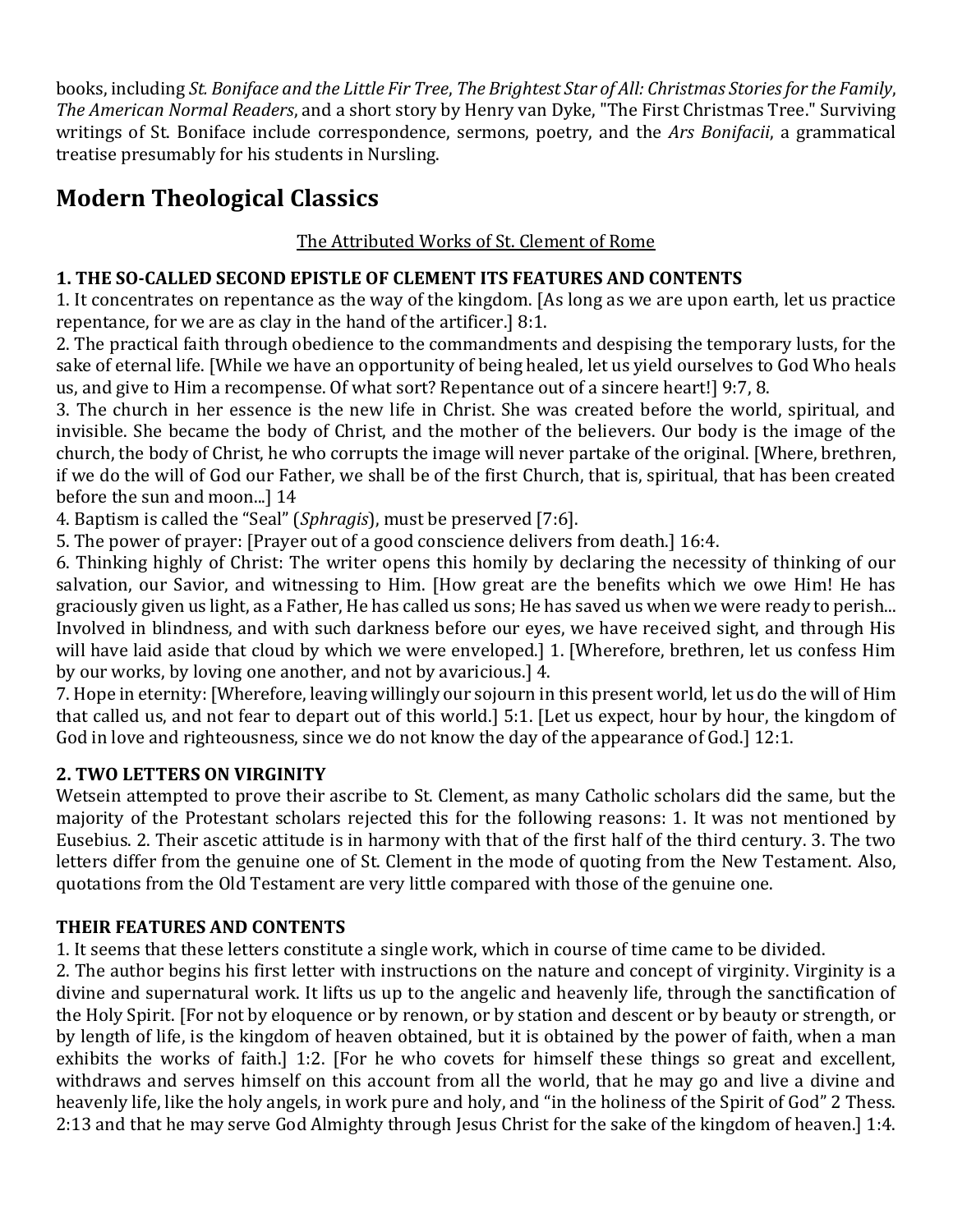3. Virginity is a life that touches the souls of the believers as well as their bodies, and not just an honorable title. [For virgins are a beautiful pattern to believers, and to those who shall believe. The name alone, indeed, without works, does not introduce into the kingdom of heaven; but, if a man be truly a believer, such an one can be saved. For, if a person be only called a believer in name, while he is not such in works, he cannot possibly be a believer. "Let no one," therefore, "lead you astray with the empty words of error" Eph. 5:6. For, merely because a person is called a virgin, if he be destitute of works excellent and comely, and suitable to virginity, he cannot possibly be sacred. For our Lord called such virginity as that "foolish," as He said in the Gospel (Matt. 25:2); and because it had neither oil nor light, it was left outside of the kingdom of heaven, and was shut out from the joy of the bridegroom, and was reckoned with His enemies. For such persons as these "have the appearance only of the fear of God, but the power of it they deny" 2 Tim. 3:5.] 1:3.

4. Virginity is not an escape from the world for attaining earthly rest, but it is an entrance in the battle of the Cross, in which the virgin struggles against his / her ego, Satan, love of the world and bodily lusts. [He who desires to be a virgin, knows what hardship and irksomeness there is in true virginity.] 1:5. [Do you know how, like man, to enter "lawfully" upon this contest and "strive" 2 Tim. 2:5, that, in the might of the Holy Spirit, chooses this for himself, that may be crowned with a crown of light, and that they may lead you about in triumph through "the Jerusalem above" Gal. 4:26? If so then, the longest for all these things, conquer these vain things of time, which pass away and grow old, and decay, and come to an end; conquer the dragon (Rev. 12:7); conquer the lion (1 Pet. 5:8); conquer the serpent (2 Cor. 11:3); conquer Satan; through Jesus Christ, who strengthens us by hearing His words and divine Eucharist. "Take up the cross and follow" Mat. 16:24 Him who makes us clean, Jesus Christ our Lord.] 1:5.

5. The writer presented practical advice to the ascetics and to the virgins of both sexes, such as: a. Their spiritual share in the growth of the kingdom of God, especially by unceasing prayers to God to send spiritual workmen to the harvest. [Let us, therefore, "ask of the Lord of the harvest" that He would send forth workmen into the harvest (Matt. 9:37, 38); such workmen as "shall skillfully dispense the word of truth;" workmen "who shall not be ashamed;" faithful workmen; workmen who shall be "the light of the world" Matt. 5:14; workmen who "work not for the food that perishes, but for that food which abides unto eternal life" John 6:27; workmen who shall be such as the apostles; workmen who imitate the Father, and the Son and the Holy Spirit; who are concerned for the salvation of men.] 1:13. b. Avoiding stumbling-blocks, especially the friendship among both sexes of the virgins. [Blessed is that man who is circumspect and fearful in everything for the sake of purity!] 2:5. [Now we, if God helps us, conduct ourselves: with maidens we do not dwell, nor have we anything in common with them; with maidens we do not eat, nor drink; and where a maiden sleeps, we do not sleep; neither do women wash our feet, nor anoint us; and on no account do we sleep where a maiden sleeps who is unmarried or has taken the vow: even though she is in some other place if she is alone, we do not pass the night there.] 2:1. [But with us may no female, whether young maiden or married woman, be there at that time; nor she that is aged, nor she that has taken the vow; not even a maid-servant, whether Christian or heathen.] 2:2. [Let us not be constantly with women, nor with maidens. For this is not profitable for those who truly wish to "grid up their lions" Luke 12:35. For it is required that we love the sister in all purity and chaste, and with all curbing of thought, in the fear of God, not associating constantly with them, nor finding access to them at every hour.] 2:8.

6. The necessity of work, for those who are lazy are unworthy to eat.

7. These are the oldest documents, as a source of the history of the first Christian asceticism and the laws and customs of the ascetic life.

#### **3. THE APOSTOLIC INSTITUTIONS**

It contains the "Clementine Liturgy" in the 8th book. Until the 16th century scholars believed that this work was genuine. Now they acknowledge it as an Eastern Liturgy from the fourth century. This work is basically spurious. The author has made use of documents that were already in existence, and ascribed his work to St. Clement of Rome, in order to give it great authority. In the sixteenth century, scholars still believed that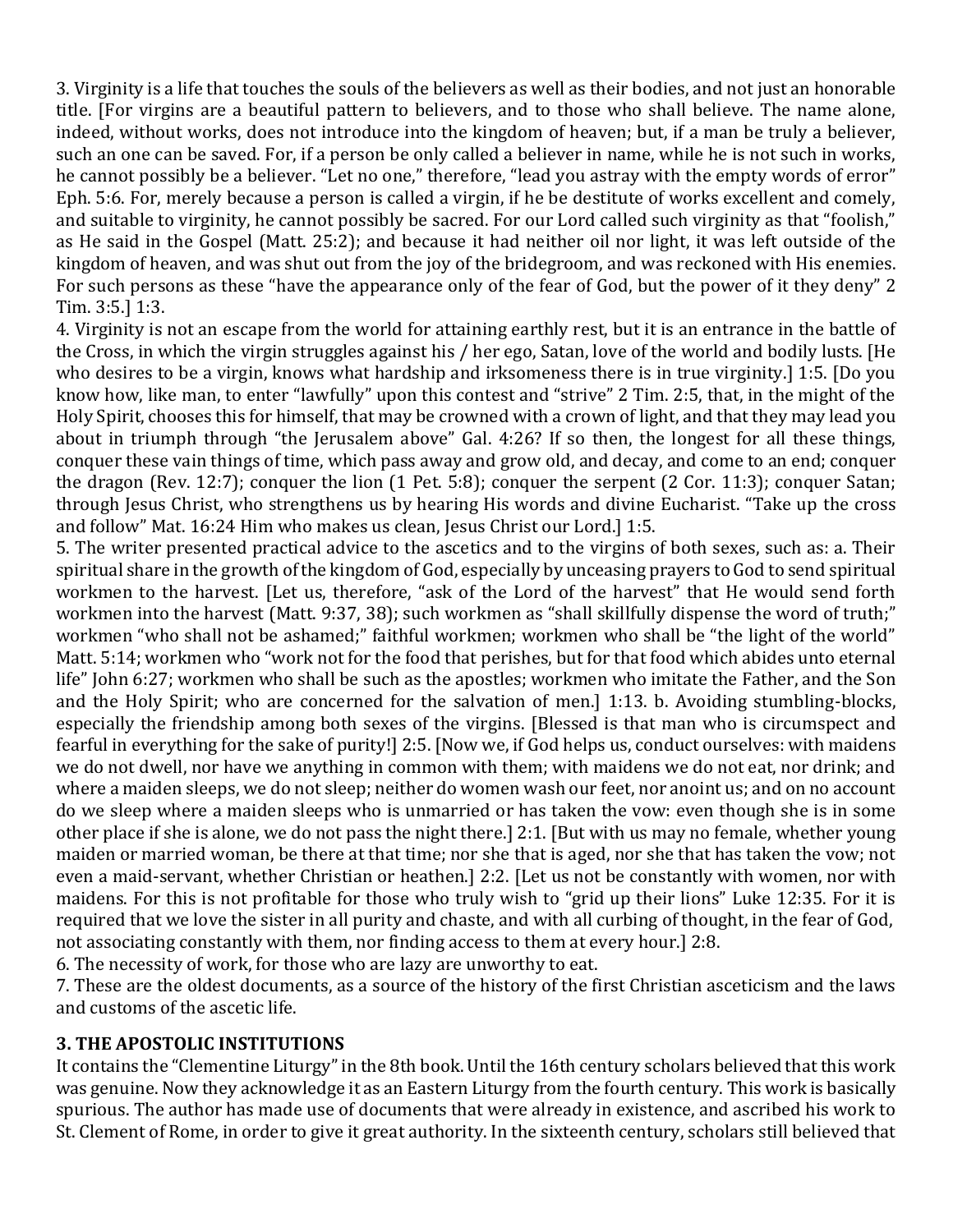they really possessed a work of St. Clement, and even F. Probst, writing in about 1870 concerning the liturgy of the third century, placed it in the second century. In J. P. Migne's Patrologia also, the Apostolic Constitutions are found in the first volume. But it has been common knowledge for quite some time that this is a work of the late fourth century24 between 370 and 380 A.D. It was probably written in Syria or Antioch.

### **ITS CONTENTS**

The Apostolic Constitutions are a collection, forming a kind of manual of ecclesiastical law, and of Christian morality, doctrines and ceremonial.

1. Books 1-6: They are an exact resumption of the text of the Didascalia Apostolorum. The Didascalia or "the teaching of the 12 Apostles and holy disciples of our Savior," is an ecclesiastical Constitution which dates from the first half of the third century. Its author was a bishop in northern Syria.

2. Book 7: It is divided into 2 parts: a. An expansion of the Didache. b. An euchology grouping together some ancient prayers. the order and prayers of the Liturgy in the fourth century. Some liturgists say that it is derived from the Apostolic Tradition. Others look upon it as the most ancient and pure form of the Eucharist, and that the Apostolic Tradition had originated from it. Creswell sees that this liturgy indisputably resembles the Antiochene Liturgy, the parent rite of St. Basil and St. John Chrysostom. *Fr. Tadros Y. Malaty,<sup>4</sup> "The Apostolic Fathers," pp. 71-77.*

## **Recipe of the Month**

### Beef Stroganoff

*Beef Stroganoff is originally a Russian dish of sautéed pieces of beef served in a sauce of mustard and smetana (sour cream). From its origins in mid-nineteenth century Russia, it has become popular around the world, with considerable variation from the original recipe. A legend attributes its invention to French chefs working for the influential Stroganoff family, but several researchers point out that the recipe is a refined version of older Russian dishes. In 1891, the French chef Charles Brière, who was working in Saint Petersburg, submitted a recipe for Beef Stroganoff to a competition sponsored by the French magazine "L'Art culinaire." This led "Larousse Gastronomique" to assume that he wasitsinventor, but both the recipe and the name existed before then. After the fall of Tsarist Russia, Beef Stroganoff was popularly served in the hotels and restaurants of China before the start of World War II. Russian and Chinese immigrants, as well as American servicemen stationed in pre-Communist China, brought several variants of Beef Stroganoff to the United States, which may account for its popularity during the 1950s.*

#### **Ingredients:**

- 1 ⅓ pounds cubed beef stew meat
- 2 cups fresh mushrooms, thickly sliced
- 1 (10.75 ounce) can condensed cream of mushroom soup
- $\bullet$  1 cup milk
- 2 onions, chopped
- 2 tablespoons Worcestershire sauce

<sup>4</sup> Fr. Tadros Y. Malaty (b. 3/16/1937) is a Coptic Orthodox priest, theologian, and prolific writer, based at the famous Church of St. George in Sporting, Alexandria, Egypt. His theological, spiritual, liturgical, and historical books are characterized by an abundance of biblical and patristic references. He composed a complete set of patristic commentaries that cover the entire Old and New Testaments, and he has authored many books about the lives of the Early Church Fathers and Martyrs that reveal how they led their lives as a "living Bible" and as role models for all Christians. In the 1960's he began publishing his books and booklets in Arabic, and many of them have since been translated into English.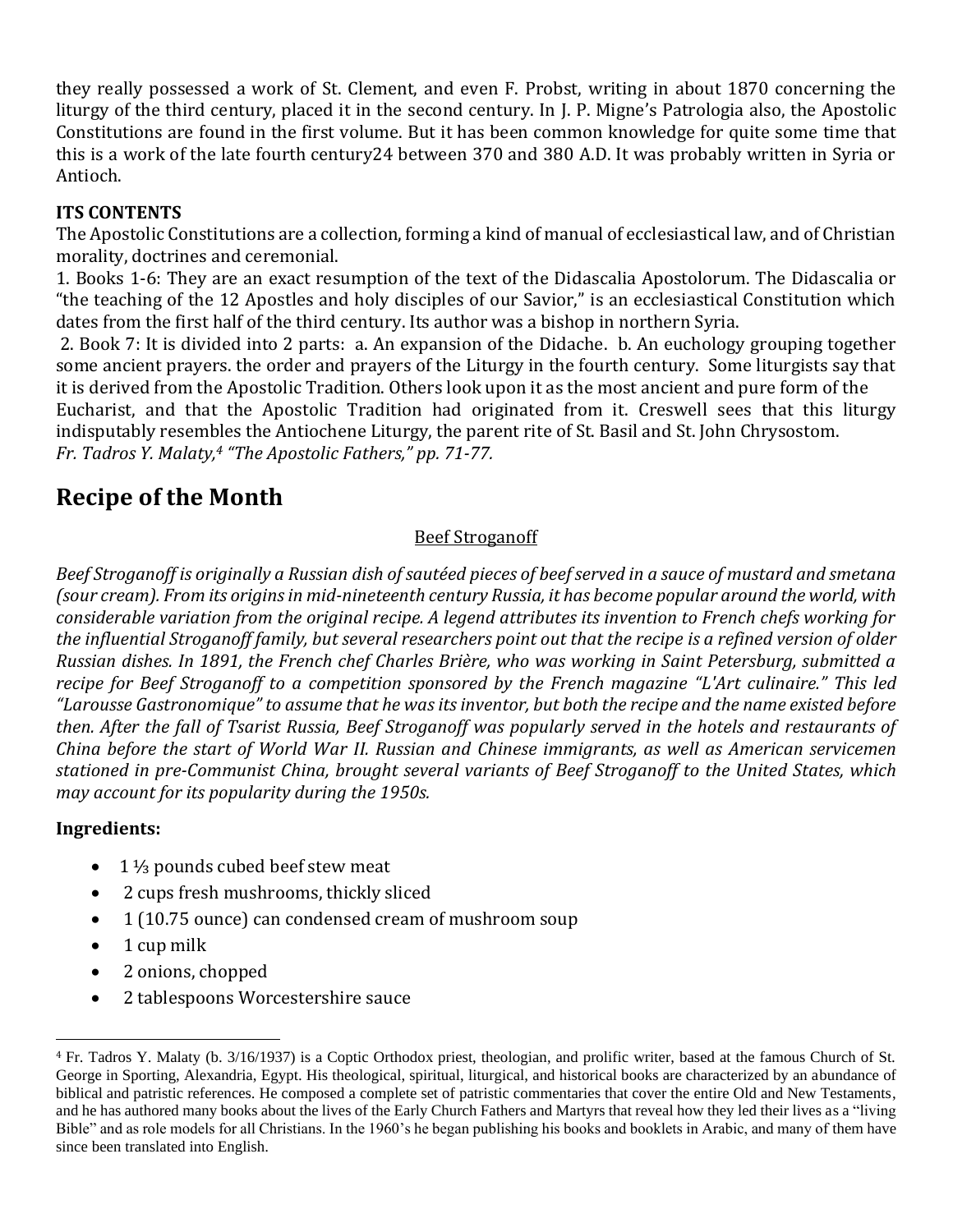- 6 ounces herb and garlic-flavored cream cheese
- 1 cup fusilli pasta
- $\bullet$   $\frac{1}{4}$  cup sour cream (optional)

#### **Directions:**

(1) Combine beef, mushrooms, cream of mushroom soup, milk, onions, and Worcestershire sauce in a slow cooker.

(2) Cook on High for 3 to 4 hours, or on Low for 5 to 7 hours. Stir in cream cheese until well dissolved; cook for 1 hour more.

(3) Bring a large pot of lightly salted water to a boil. Cook fusilli in the boiling water, stirring occasionally, until tender yet firm to the bite, about 12 minutes. Drain. Serve stroganoff over fusilli and garnish with sour cream.

## **Parish News**

### Parish Council Meeting

The Parish Council is meeting in the church hall on Monday, June 20, 2022, at 5:00 p.m.

#### R.B.O. Annual Meeting

Our parish's lodge of the Russian Brotherhood Organization of the U.S.A. (Lodge #100) will have its annual meeting on Sunday, June 26, 2022 after Divine Liturgy.

#### DDB Appreciation Dinner

Archbishop Michael cordially invites the 2020 & 2021 DDB Donors to the N.J. Deanery Appreciation Dinner, to be held on Sunday, June 26, 2022 at 6:00 p.m., at Holy Trinity Church, 120 Dover Chester Road, Randolph, N.J. RSVP by Monday, June 20th to Fr. Gary Breton, Dean of New Jersey, by email at gjbreton@gmail.com, or by telephone (848) 333-7055. You are encouraged to bring family members and parish guests.

#### In Memoriam

Gazie Nesheiwat, age 44, of Bayonne, New Jersey, passed into blessed repose on May 7, 2022. Our sincere condolences to his mother, Laila, and the entire Nesheiwat family. Memory Eternal!

## **Special Donations**

*Special Donations may be offered at \$10/week for the Altar Vigils, and \$5/week for any one of the following: Sanctuary Lamp, St. John's Cross, St. Nicholas' Cross, and Triple Candelabra, and may be offered in memory of the departed or in honor of the living. Please note that for Special Donations in July to be acknowledged in Quo Vadis, it is necessary for the donation to be recorded in the Special Donations register in the church vestibule by June 19, 2022.*

#### June 5, 2022

**Sanctuary Lamp** offered by Fr. W. Sophrony Royer in memory of Antonetta Cusano (30th anniversary of repose). **St. John's Cross** offered by Fr. W. Sophrony Royer in memory of Louis J. Royer. **St. Nicholas' Cross** offered by Fr. W. Sophrony Royer in memory of Irene Felice.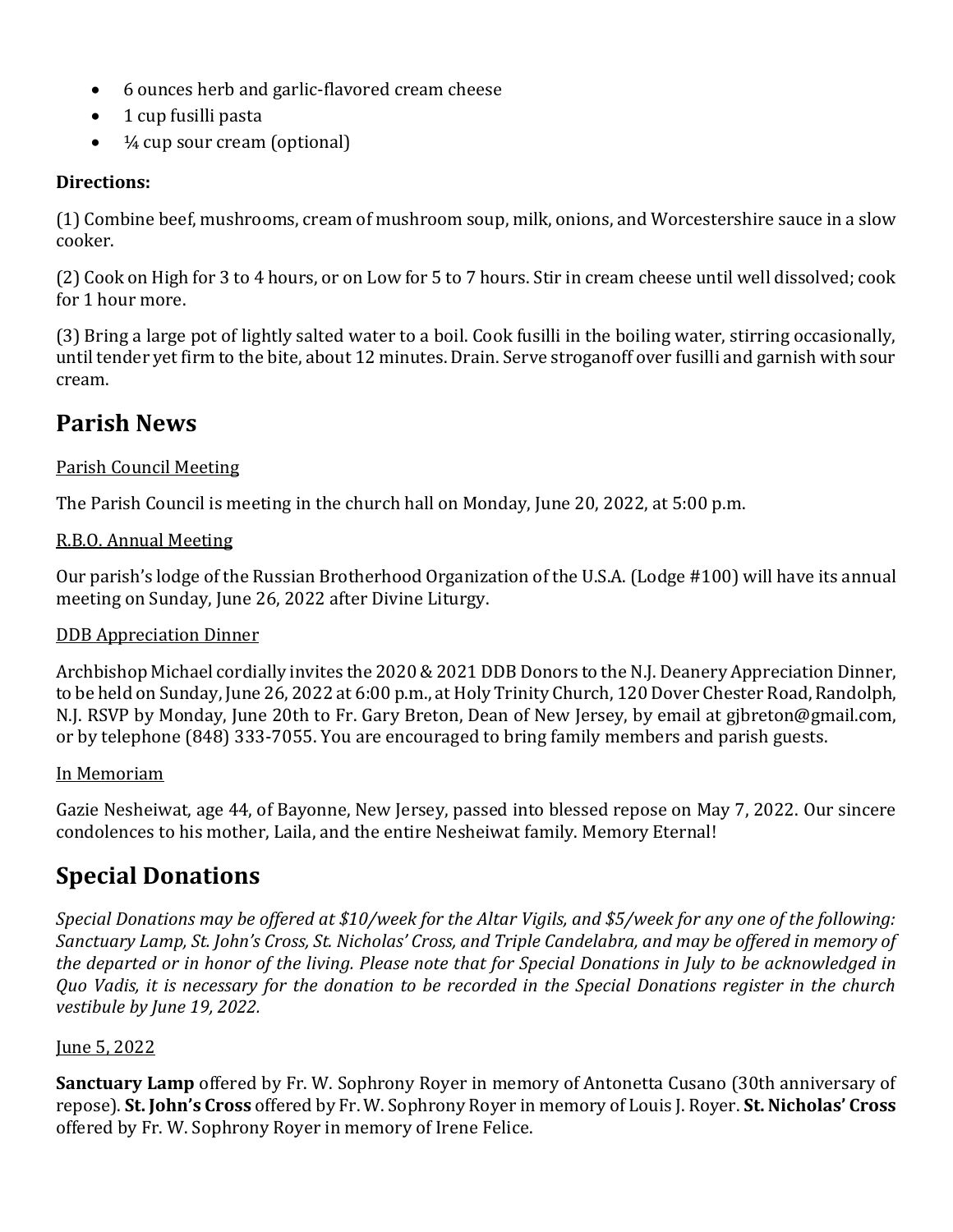#### June 12, 2022

**Altar Vigils** offered by John and Helen Wanko in memory of Daniel Grudinoff (anniversary of repose).

June 19, 2022

**Sanctuary Lamp** offered by John and Helen Wanko in memory of Anastasia Grudinoff (anniversary of birth). **St. John's Cross** offered by Olga DeMay in memory of Joseph Pirniak (anniversary of repose). **St. Nicholas' Cross** offered by Olga DeMay in memory of Anna Pirniak (anniversary of repose).

## **Schedule of Services**

June 1-2, 2022 [*Ascension*] June 18-19, 2022

6:00 PM (Wed.) – Great Vespers w. Lity 5:00 PM (Sat.) – Great Vespers 9:30 AM (Thu.) – Divine Liturgy 9:30 AM (Sun.) – Divine Liturgy

5:00 PM (Sat.) – Great Vespers 9:30 AM (Fri.) – Divine Liturgy 9:30 AM (Sun.) – Divine Liturgy

June 11-12, 2022

9:30 AM (Sat.) – General Panichida 9:30 AM (Sun.) – Divine Liturgy 5:00 PM (Sat.) – Great Vespers w. Lity 9:30 AM (Sun.) – Divine Liturgy w. "Kneeling June 28-29, 2022 [*Ss. Peter & Paul*] Prayers"

June 4-5, 2022 June 24, 2022 [*Nativity of St. John the Baptist*]

June 25-26, 2022

5:00 PM (Sat.) – Great Vespers

6:00 PM (Tues.) – Great Vespers w. Lity 9:30 AM (Wed.) – Divine Liturgy



## **Parish Centennial**

This year is our parish's the 100th anniversary. Our centennial celebration includes two special events:

(1) On September 23, 2022, the Miraculous Icon of St. Anna from St. Tikhon's Orthodox Monastery will visit Ss. Peter & Paul's. Commissioned by Archimandrite Athanasy (Mastalski), rector of Our Lady Joy of All Who Sorrow Church in Philadelphia, from the Mount of Olives Convent in Jerusalem in 1998, and blessed at the Church of the Holy Sepulcher, the icon began weeping fragrant myrrh in 2004. The icon has been kept at St. Tikhon's Monastery since 2012, and still has a wonderful heavenly fragrance, but is not currently weeping. Assistance and healings are still wrought by the Miraculous Icon of St. Anna and she continues to work wonders for those who approach with faith.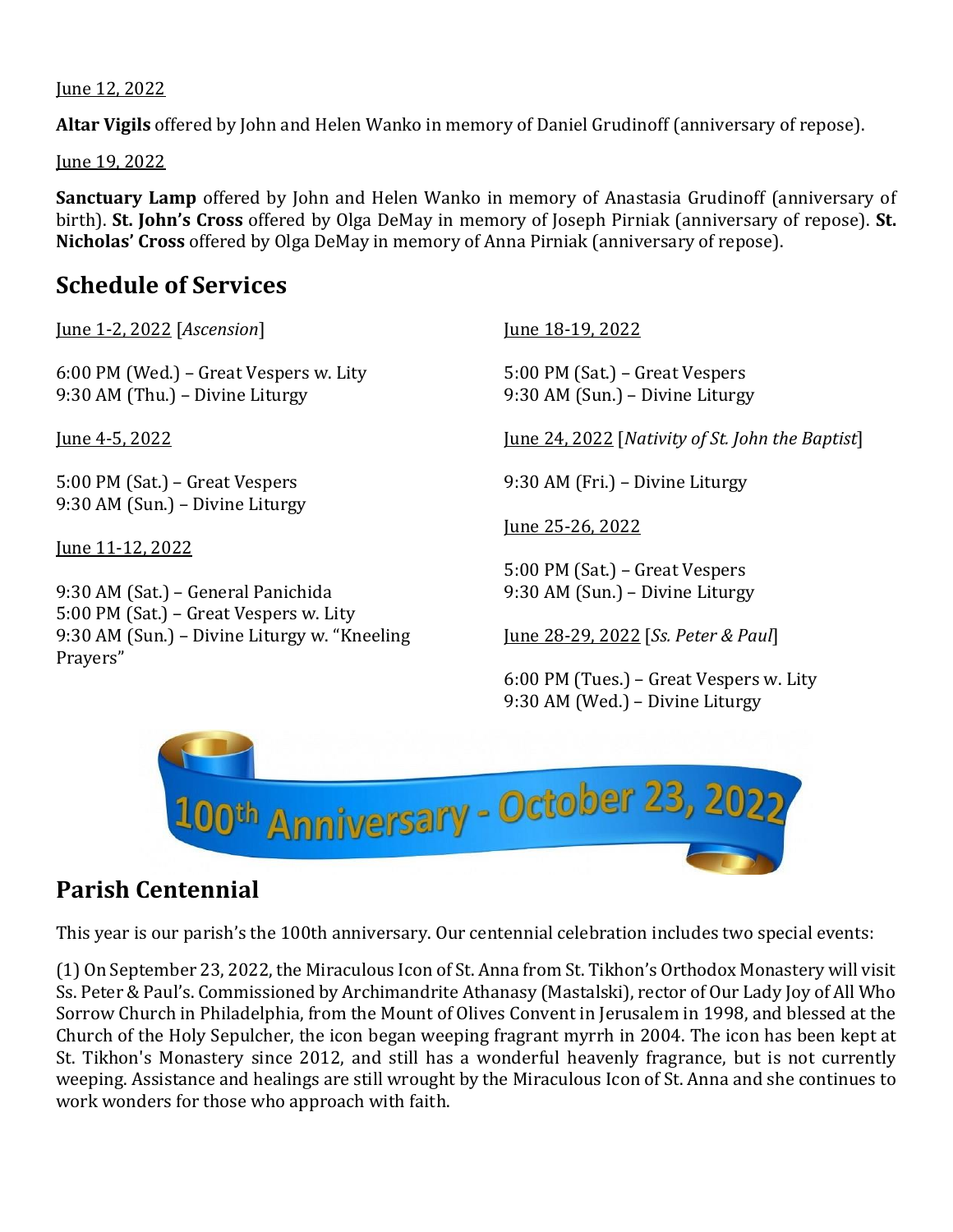(2) On October 23, 2022, we will have the main celebration of our centennial, with a Hierarchical Divine Liturgy at 9:30 AM, followed by a banquet at the Knights of Columbus Hall (corner of Avenue C and West 30th Street) at 12:00 PM. His Eminence, Archbishop Michael will be present, and we are hopeful that His Beatitude, Metropolitan Tikhon will be present as well. A commemorative anniversary book is being planned, with silver-page, full-page, half-page, and quarter-page ads being available.

(3) Please share the details of these celebratory events with former parishioners, extended members, and friends of the parish family. If you know of someone who may be interested in attending the banquet or honoring the memory of a loved one in the Commemorative Anniversary Book, please direct him or her to our website or forward their contact information to the committee either in person or via email to: sspeterandpaulbayonne100th@gmail.com.

# **Daily Bible Readings**

- 1. Acts 18:22-28; John 12:36-47 16. Romans 1:28-2:9; Matthew 5:27-32 2. Acts 1:1-12; Luke 24:36-53 17. Romans 2:14-29; Matthew 5:33-41 3. Acts 19:1-8; John 14:1-11 18. Romans 1:7-12; Matthew 5:42-48 6. Acts 21:8-14; John 14:27-15:7 21. Romans 4:4-12; Matthew 7:15-21 7. Acts 21:26-32; John 16:2-13 22. Romans 4:13-25; Matthew 7:21-23 8. Acts 23:1-11; John 16:15-23 23. Romans 5:10-16; Matthew 8:23-27 10. Acts 27:1-44; John 17:18-26 25. Romans 3:19-26; Matthew 7:1-8 11. Acts 28:1-31; John 21:15-25 26. Romans 2:10-16; Matthew 4:18-23 12. Acts 2:1-11; John 7:37-52, 8:12 27. Romans 7:1-13; Matthew 9:36-10:8 13. Ephesians 5:9-19; Matthew 18:10-20 28. Romans 7:14-8:2; Matthew 10:9-15 15. Romans 1:18-27; Matthew 5:20-26 30. Romans 8:22-27; Matthew 10:23-31
- 4. Acts 20:7-12; John 14:10-21 19. Heb. 11:33-12:2; Matt. 10:32-33, 37-38, 19:27-30 5. Acts 20:16-18, 28-36; John 17:1-13 20. Romans 2:28-3:18; Matthew 6:31-34, 7:9-11 9. Acts 25:13-19; John 16:23-33 24. Rom. 13:11-14:4; Luke 1:1-25, 57-68, 76, 80 14. Romans 1:1-7, 13-17; Matthew 4:25-5:13 29. 2 Corinthians 11:21-12:9; Matthew 16:13-19

# **Financial Snapshot**

*To provide a greater understanding of our parish finances, as of this issue we are including a financial snapshot in "Quo*  Vadis." The information is presented in a concise format that shows what is most relevant. Because of the timing of the *newsletter, and when the financials are prepared, the information presented will be approximately two months behind.*

| April 2022                                         |                |
|----------------------------------------------------|----------------|
| <b>Weekly Donations</b>                            | \$3,147.00     |
| Monthly Revenue (Pay It Forward Rewards, Gift Card |                |
| Rebates, Interest Income, etc.)                    | \$764.58       |
| <b>Total Monthly Income</b>                        | \$3,911.58     |
| Salaries and Benefits                              | \$4,615.00     |
| Diocesan Obligation                                |                |
| <b>Operating Expenses</b>                          | \$2,955.66     |
| <b>Total Monthly Expenses</b>                      | \$7,570.66     |
| <b>Monthly Surplus (Deficit)</b>                   | $$$ (3,659.08) |
| Special Donations: Christmas/Easter/Memorial       | \$13,430.00    |